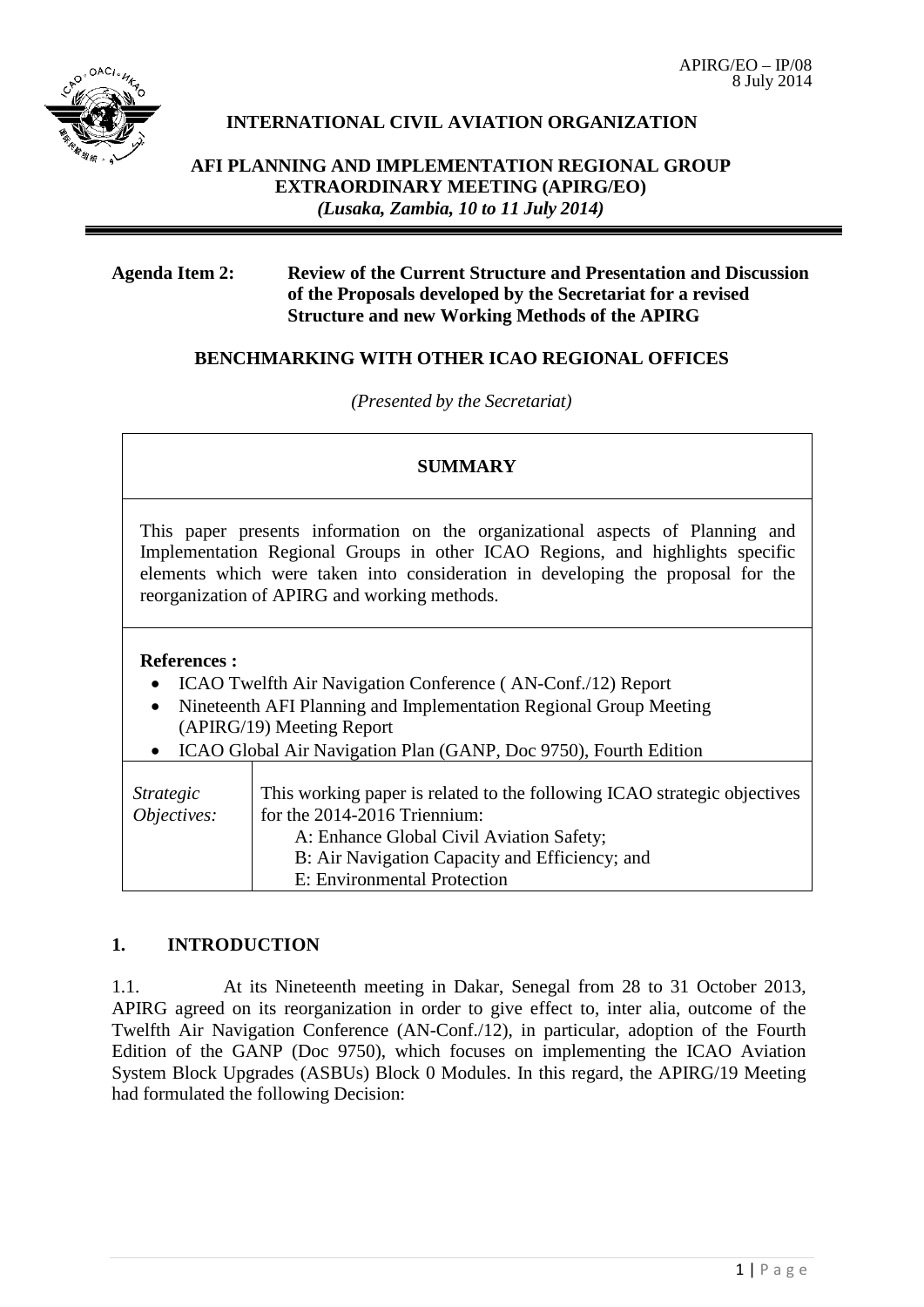#### **DECISION 19/48 RE-ORGANIZATION OF APIRG**

**That:**

- **a) The APIRG review its working methods and organizations using project management principles and other methodologies as and when necessary, and consider making adjustments to better support the ICAO performance framework in its planning and implementation activities aligned with the Aviation System Block Upgrades (ASBUs); and**
- **b) The Secretariat:**
	- **i) develop a revised structure of the APIRG taking due account of the best practices/benchmarking, established regional targets and priorities, and the need for synergies between similar or complementary activities; and**
	- *ii)* **accordingly call for an APIRG extraordinary meetin***g on this issue in 2014*

### **2. DISCUSSION**

2.1. As part of the benchmarking exercises, the Secretariat reviewed the organizational structure of the four other Planning and Implementation Regional Groups (PIRGs), representing all other ICAO Regions. Observations and Conclusions therefrom is summarized hereunder.

### *ASIA/PAC Planning and Implementation Regional Group (APANPIRG)*

At the time of reviewing developments in other ICAO Regions, the APANPIRG had commenced review of their organization in response to, amongst others, outcome of the AN-Conf./12. Proposed organizational structures under APANPIRG, which were under consideration included the ones provided at **Appendix A** to this Information Paper. It will be noted that the proposal included a two stage change process, i.e. an organization structure to be applied up to 2015, and one to be used beyond 2016. It may also be noted that the ASIA/PAC Region has a Regional Sub Office, located in Beijing, which in the context of the proposal at Appendix A was expected to address implementation aspects related to Performance Based Navigation (PBN).

### *EUR/NAT Planning and Implementation Regional Group (EANPG)*

The EANPG organizational structure is provide at **Appendix B** to this Information Paper. For many years the EANPG, which had adopted a structure with Programme Coordinating Group (COG) met on an annual basis. Notably, despite significant diversity in composition of the EANPG (North Atlantic, Western Europe, Eastern Europe, Mediterranean, etc.) its meetings were relatively manageable and held in about four days. The COG played a significant role in this regard.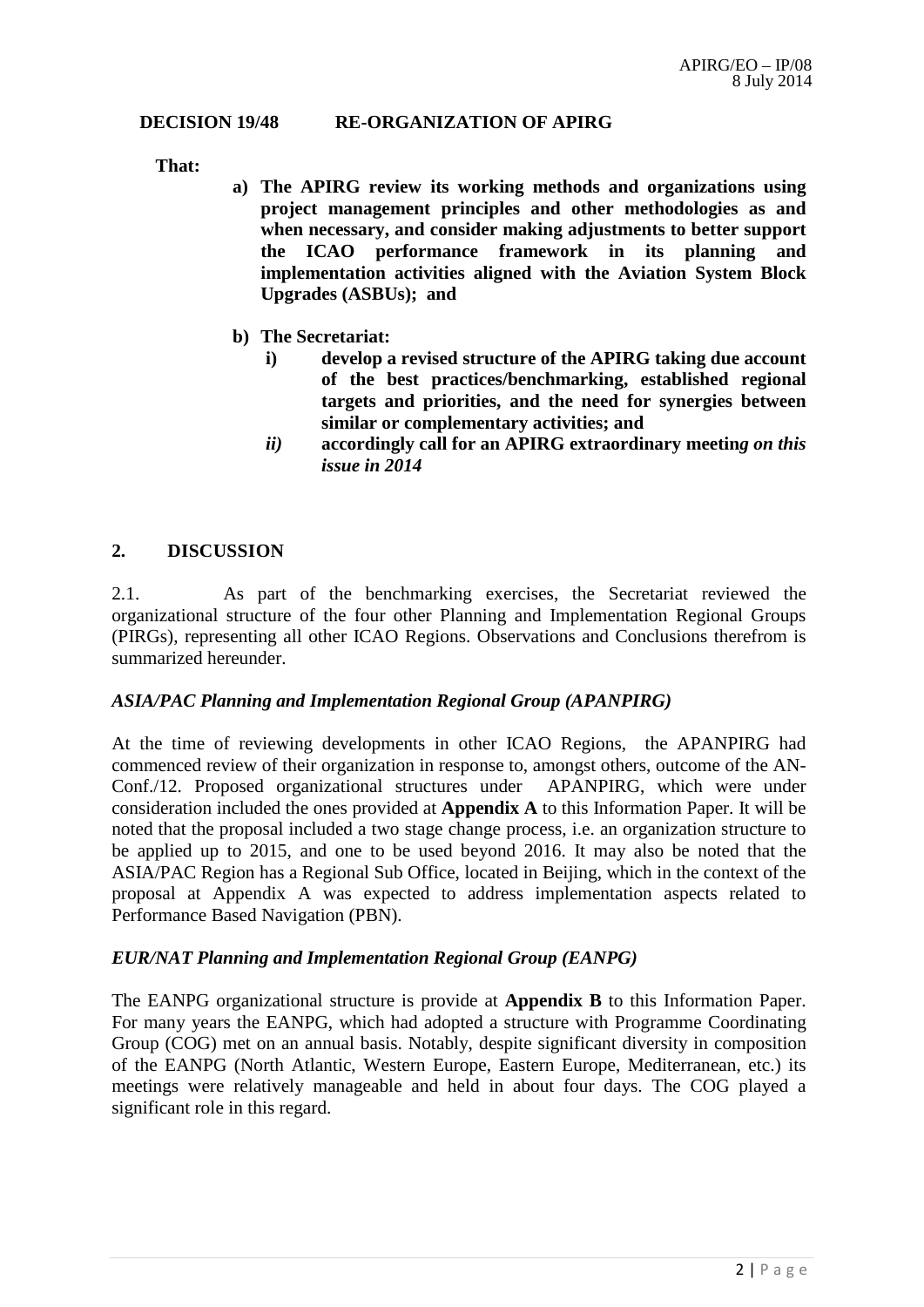## *CAR/SAM Regional Planning and Implementation Group (GREPECAS)*

At its Sixteenth Meeting in March 2011, the GREPECAS, through Decision 16/45 - *New GREPECAS Organisation*, and Decision 16/47 - *Transformation of the GREPECAS subgroups*, approved the transformation of the Subgroups and their respective Task Forces into programmes and projects. It will be noted that the GREPECAS structure does not have the level of *Sub-Groups*. Instead, it features several project based on sub-structures. The structure also features Programmes and Projects Review Committee (PPRC) which is the only layer between the Programmes and the Group (GREPECAS). The GREPECAS structure and terms of reference of the PPRC are reflected at **Appendix C** to this Information Paper.

### *MID Planning and Implementation Regional Group (MIDANPIRG)*

The MIDANPIRG commenced work after the AN-Conf./12 to reorganize itself. **Appendix D** to this Information Paper is a proposed structure of MINDANPIRG which was considered by the Fourteenth Meeting of MIDANPIRG in December 2013. It will be noted that largely, the two options considered by MIDANPIRG feature Sub-Groups each based on individual air navigation disciplines, except two of the Sub-Groups which are based on areas of air traffic management (ATM). The structure also features two Boards at the level of the Group. A group called Air Navigation Systems Implementation Group (ANSIG) with a pivotal was proposed in the reorganization. Its terms of reference are reflected in Appendix D to this Information Paper.

### **3. ACTION BY THE MEETING**

3.1. The meeting is invited to note the contents of this information paper.

*---END---*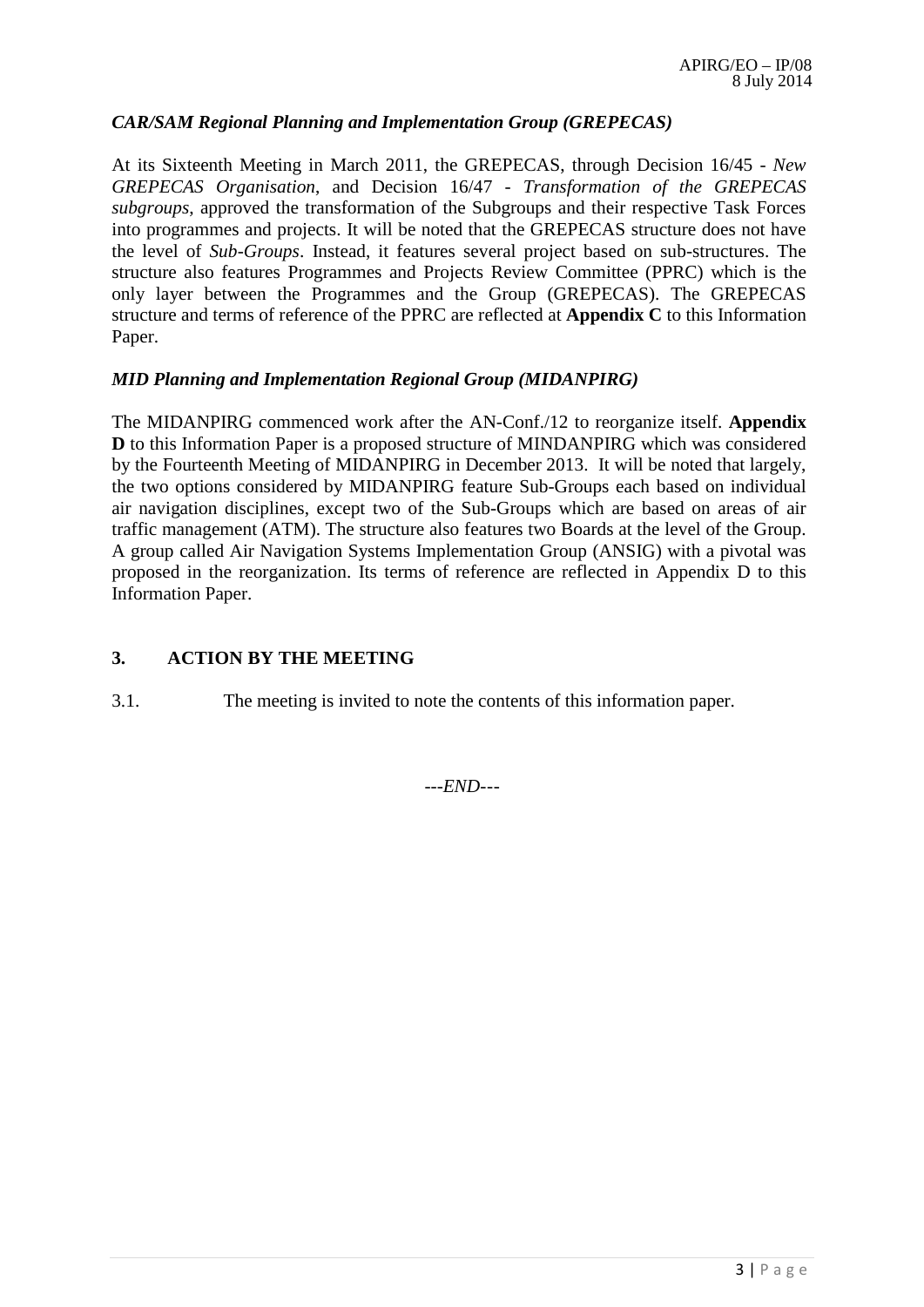#### **ANNEX: A**

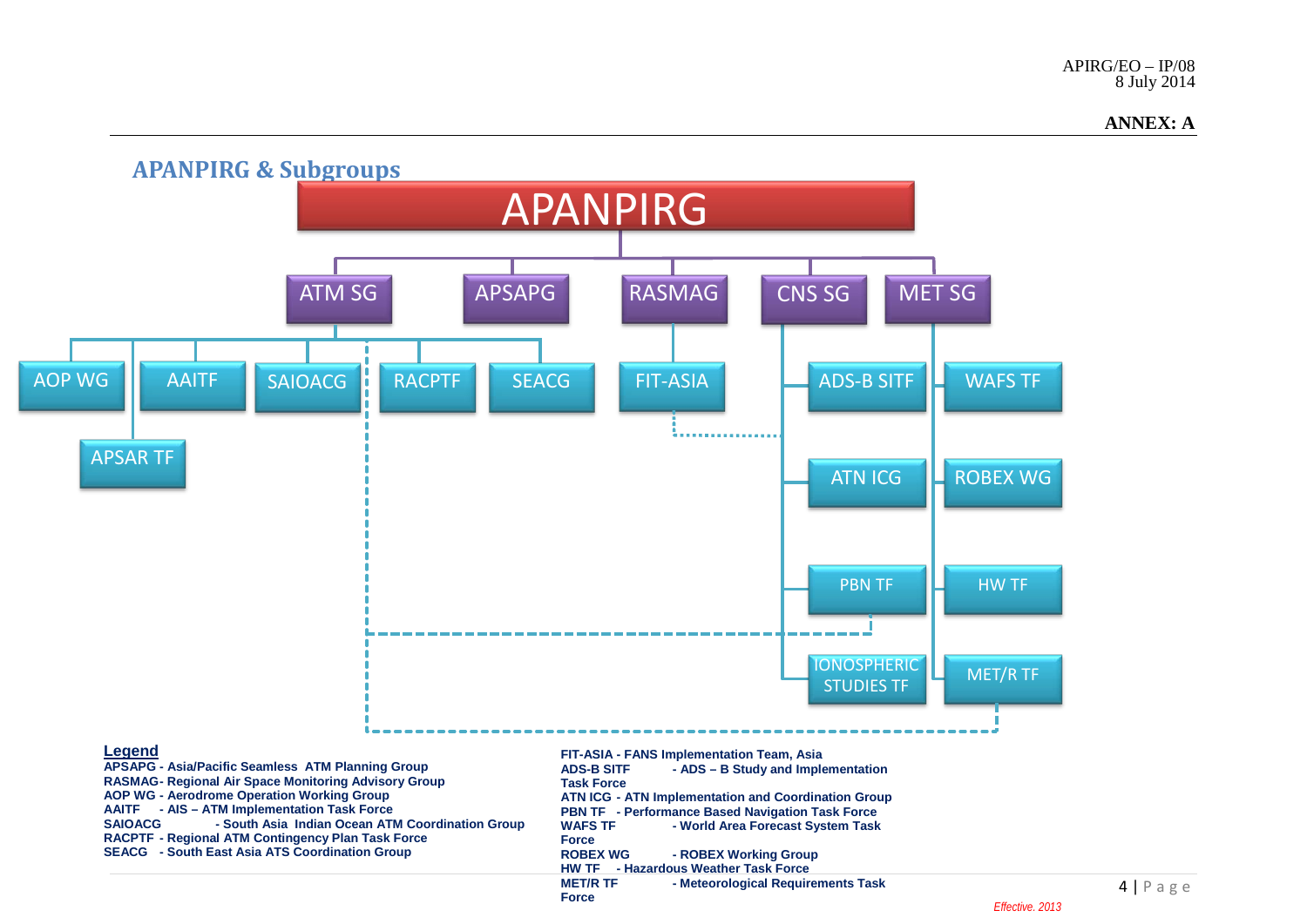# Proposed APANPIRG Structure (2013 - 2015)

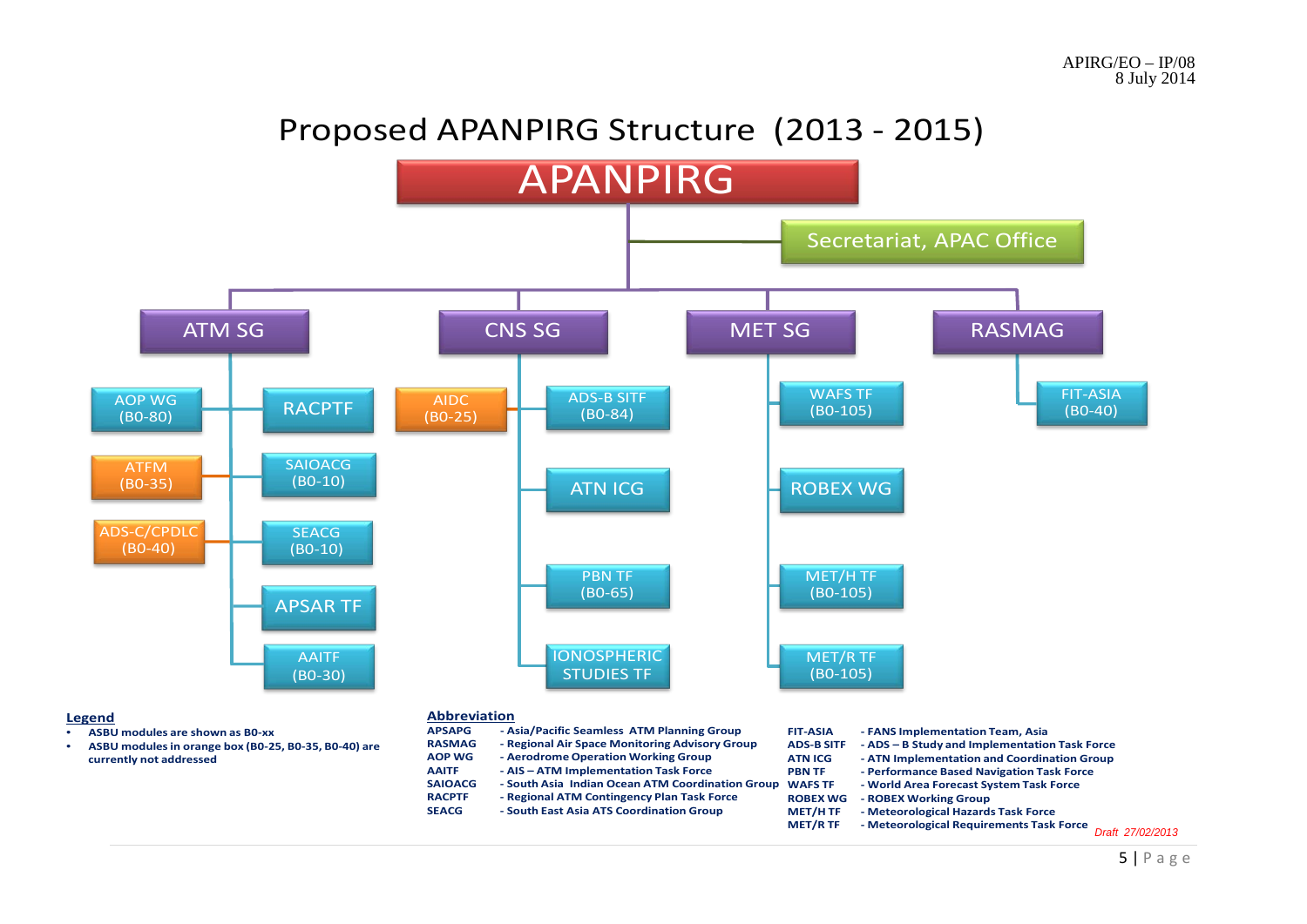## **WAY FORWARD (2016 - )**

- APANPIRG would become a high-level decision body-meets every year to monitor progress on implementation of projects.
- Sub Groups would be changed to Project Coordination Groups (PCG) to effectively manage projects focussing on implementation rather than planning.
- Authorization for conclusions/decisions for technical matters on specific subject (regional guidance manuals) would be delegated to PCGs.
- TFs would be changed to project groups to deal with ASBU implementation and to working group to deal regional programmes.
- TORs for SGs and TFs would be reviewed and changed as needed.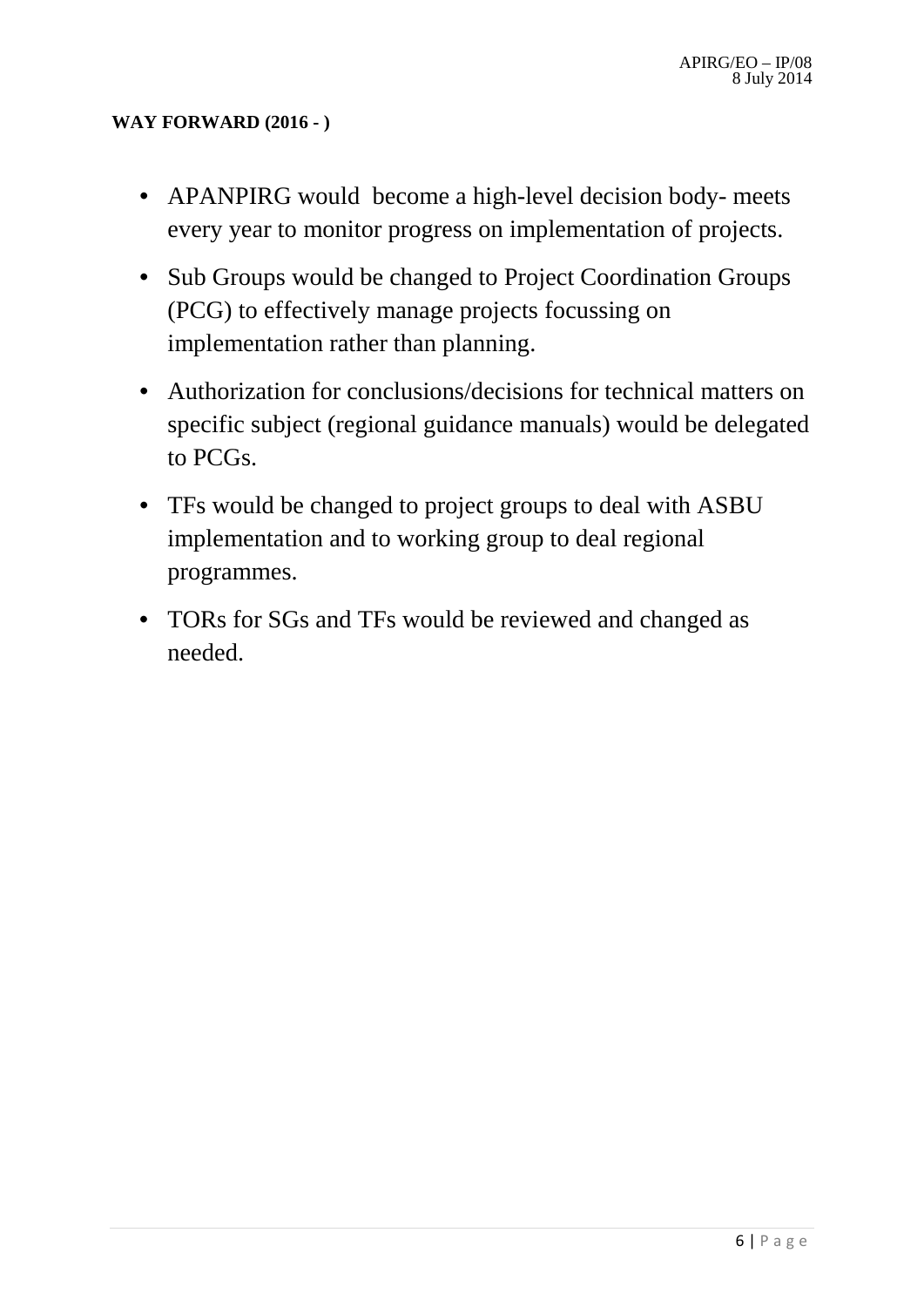## **Example of proposed APANPIRG Structure (after 2016)**



#### **Legend**

- **PG (Project Group) will be established with tasks assigned by PCG(Project Coordination group), taking into account ASBU implementation and APANPIRG priority.**
- **PG will be composed of experts on the subject allocated to the PG. If needed multidisciplinary experts will participate depending on the project requirements.**
- **Safety Group will not be a project group. The group will monitor airspace safety and recommend safety enhancement.**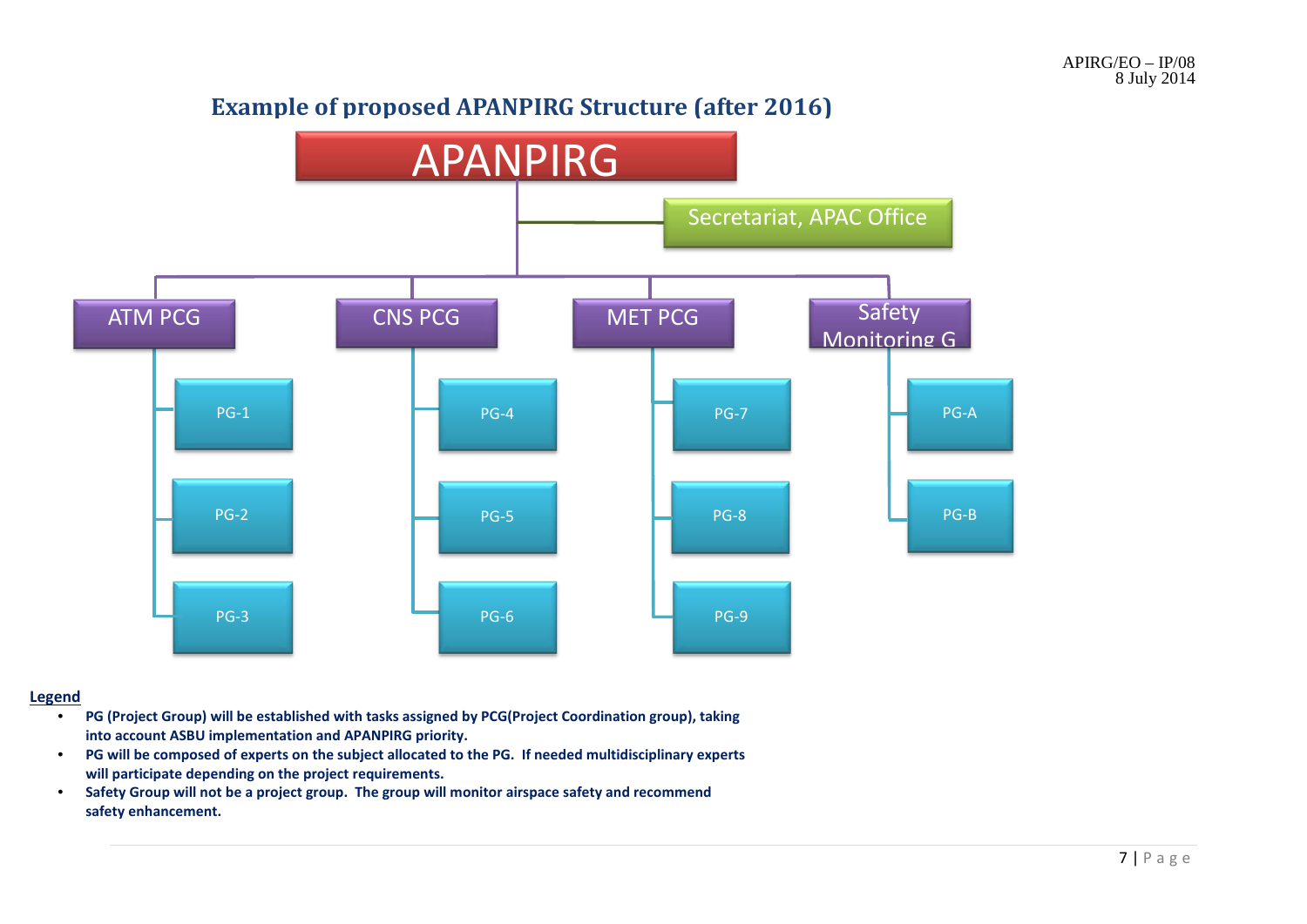#### **ANNEX: B**

#### **EANPG PROGRAMME COORDINATING GROUP (COG)**

#### **Establishment**

## **TERMS OF REFERENCE**

The COG was established by EANPG/37 according to the following Decision 37/26 **"Creation of an EANPG Programme Coordinating Group (COG)"**

- That:
- a) an EANPG Programme Coordinating Group (EANPG-COG) be established to facilitate the on-going work undertaken within the EANPG framework, and to assist the Chairman and the Secretariat and to expedite follow-up work of the EANPG and its working groups between plenary meetings, taking into account the work undertaken by other bodies active in the air navigation field in the EUR Region as well as in adjacent Regions and to ensure that duplication of work does not occur;
- b) the EANPG-COG be composed of the Chairman and Vice-Chairmen of the EANPG, Representatives from Czech Republic, France, Germany, Italy<sup>[\\*](#page-7-0)</sup>, Portugal, Russian Federation, Spain, United Kingdom, United States, as well as from relevant State groupings (e.g. Nordic States, Benelux States, Baltic States), a representative of the grouping of States composed of Azerbaijan, Georgia, Kazakhstan, Republic of Moldova and Ukraine\*\*, and International Organizations (IAC [\\*\\*](#page-7-1), CEC, EUROCONTROL, IACA, IATA);
- c) the EANPG-COG invite additional State representatives in those cases when it may discuss matters of particular concern to them;
- d) preview draft Conclusions and Decisions emerging from the work of EANPG working groups and other input for the attention of the EANPG;
- e) prepare and refine EANPG material to assist and guide the ICAO Secretariat in its work in support of the EANPG; and
- f) carry out specific tasks given to it by the EANPG to advance its work at the required speed.
- \* EANPG Decision 43/42 Expansion of the membership of COG to include Italy
- \*\* EANPG Decision 44/13 additional participation of Grouping of States and IAC

#### **MANDATE**:

*(EANPG Decision 43/2 - Mandate of the EANPG Programme Coordinating Group (COG) refers)*

That the EANPG Programme Coordinating Group:

- a) execute its pivotal function as a coordinating and steering organ with highest possible efficiency in accordance with the goals set by the EANPG;
- b) direct the work programmes and tasks of contributory bodies in the best manner commensurate with the overall EANPG work programme;

<span id="page-7-1"></span><span id="page-7-0"></span>EANPG/43 decided to expand the membership of COG and include Italy (EANPG Decision 43/42)

<sup>\*\*</sup> EANPG Decision 44/13 – additional participation of Grouping of States and IAC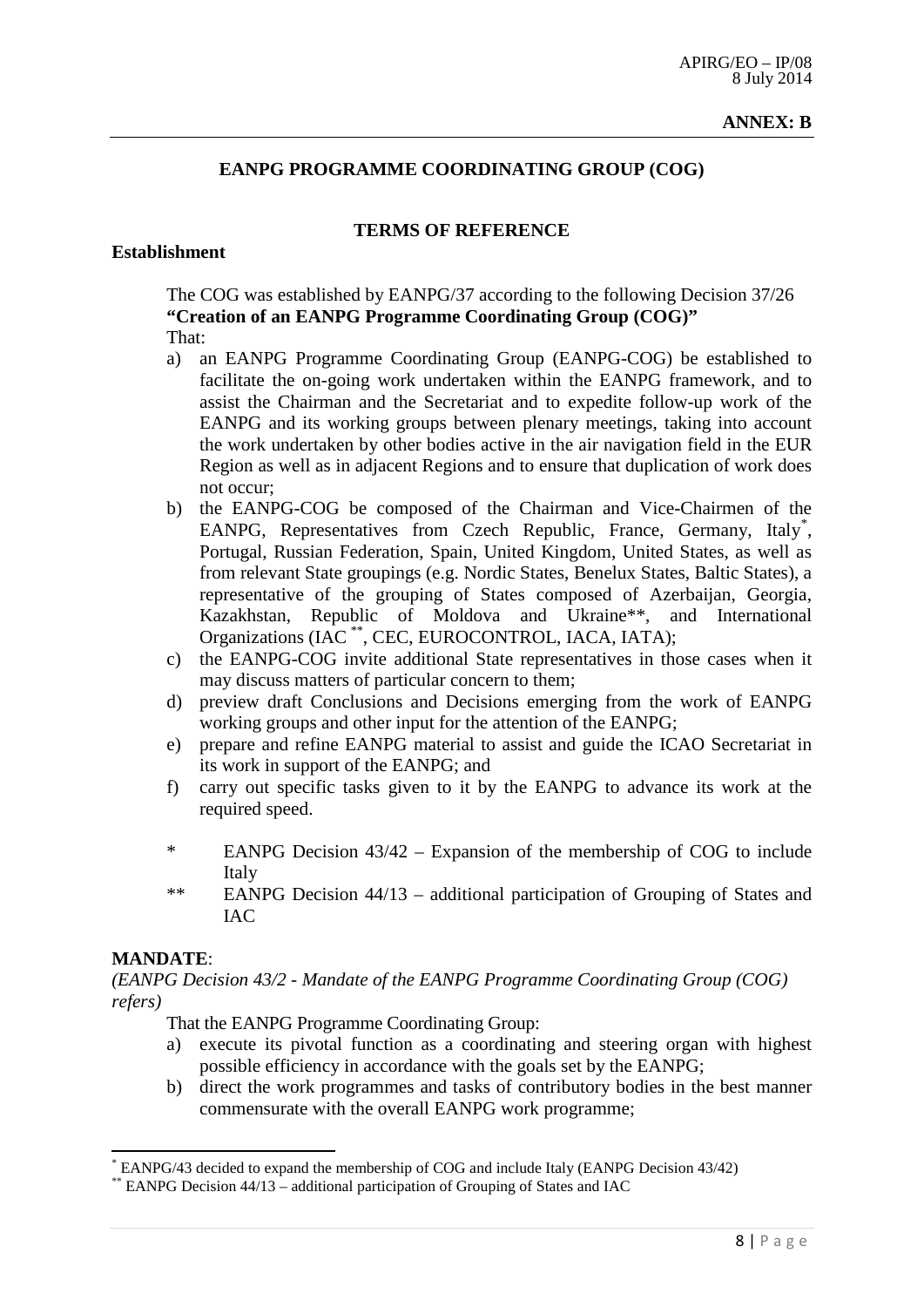- c) ensure that contributory bodies have clearly defined tasks, deliverables and target dates in line with the goals of the EANPG; and
- d) review the reports made to COG by the contributory bodies to provide guidance to these bodies as may be necessary and to determine which subjects have matured for submission to the EANPG for conclusion and/or decision.

#### **Objectives**

As (a), (d), (e) and (f) of the above EANPG Decision 37/26

#### **Major Tasks**

To assist the chairman of the EANPG and the Secretariat in particular:

- a) to prepare the agenda for EANPG meetings, including the background notes;
- b) to prepare the list of working/information papers that could be expected to be sufficiently mature for submission to the EANPG;
- c) to provide guidance in the preparation of the documentation for EANPG meetings;
- d) to coordinate and harmonize the work of the contributory bodies of the EANPG;
- e) to review outstanding shortcomings and deficiencies in accordance with the Council approved Uniform Methodology; and
- f) in doing so, best advantage will be taken of modern communications methods, particularly electronic mail, facsimile, etc. to keep the Members and the Secretary in permanent touch with each other.

#### **Composition**

As (b) of the above EANPG Decisions 37/26, 43/42 and 44/13.

That the EANPG Programme Coordinating Group (EANPG-COG):

- a) facilitate the on-going work undertaken within the EANPG framework, assist the Chairman and the Secretariat to expedite follow-up work of the EANPG and its contributory bodies between plenary meetings, taking into account the work undertaken by other bodies active in the air navigation field in the EUR Region as well as in adjacent Regions, and ensure that duplication of work does not occur;
- b) execute its pivotal function as a coordinating and steering organ with highest possible efficiency in accordance with the goals set by the EANPG;
- c) carry out specific tasks given to it by the EANPG to advance its work at the required speed:
- d) review outstanding deficiencies in accordance with the Council approved Uniform Methodology (Appendix A refers);
- e) ensure that the work programme of the EANPG and the tasks assigned to its contributory bodies cover all air navigation planning and implementation aspects of the entire EUR Region;
- f) direct the work of contributory bodies in the best manner commensurate with the overall EANPG work programme, with clearly defined tasks, deliverables and target dates;
- g) prepare the Agenda for EANPG meetings, including the background notes;
- h) preview draft Conclusions and Decisions emerging from the work of EANPG contributory bodies and other input for the attention of the EANPG;
- i) prepare and refine EANPG working/information papers to assist and guide the ICAO Secretariat in its work in support of the EANPG, and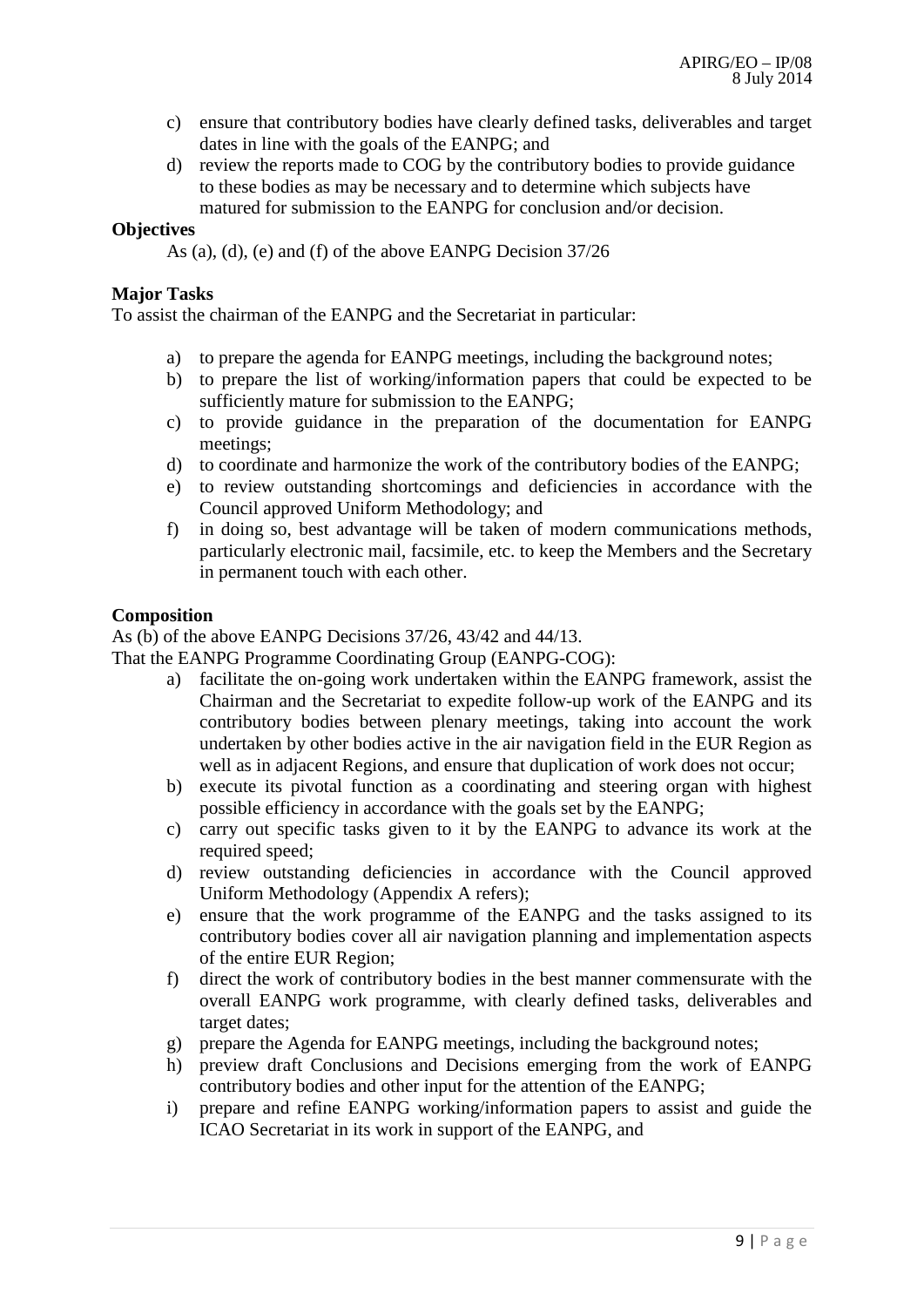j) in doing so, best advantage will be taken of modern communications methods, particularly electronic mail, facsimile, etc. to keep the Members and the Secretary in permanent touch with each other.

#### **Composition**:

That the EANPG Programme Coordinating Group (EANPG-COG):

- a) be composed of the Chairman and Vice-Chairmen of the EANPG, Representatives from Czech Republic, France, Germany, Italy, Portugal, Russian Federation, Spain, United Kingdom, United States, as well as from relevant State groupings (e.g. Nordic States, Benelux States, Baltic States, etc.), a representative of the grouping of States composed of Azerbaijan, Georgia, Kazakhstan, Republic of Moldova and Ukraine and International Organizations (CEC, IAC/CIS, IACA, IATA, EUROCONTROL); and
- b) invite additional State representatives in those cases when it may discuss matters of particular concern to them.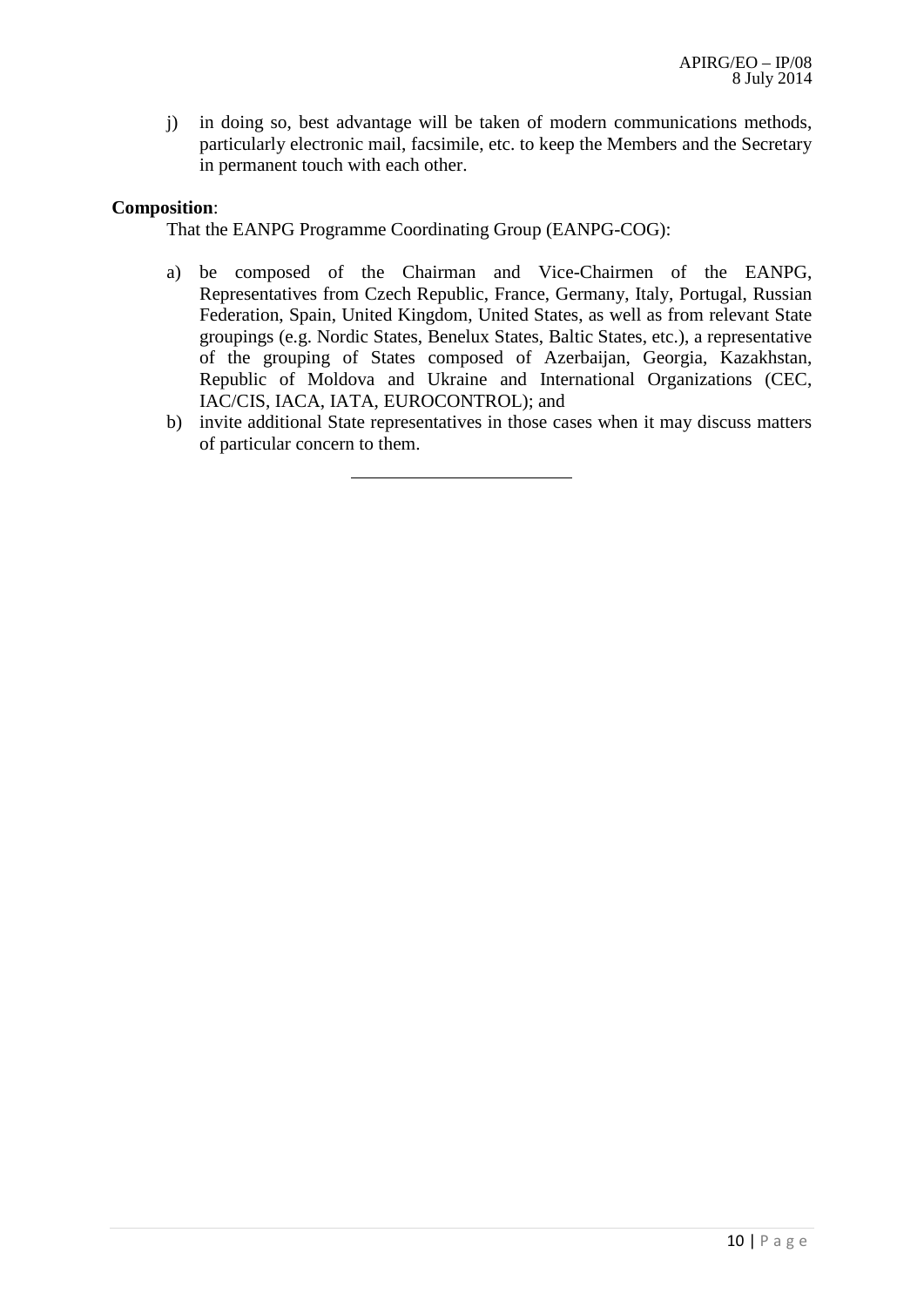#### **ANNEX: C**

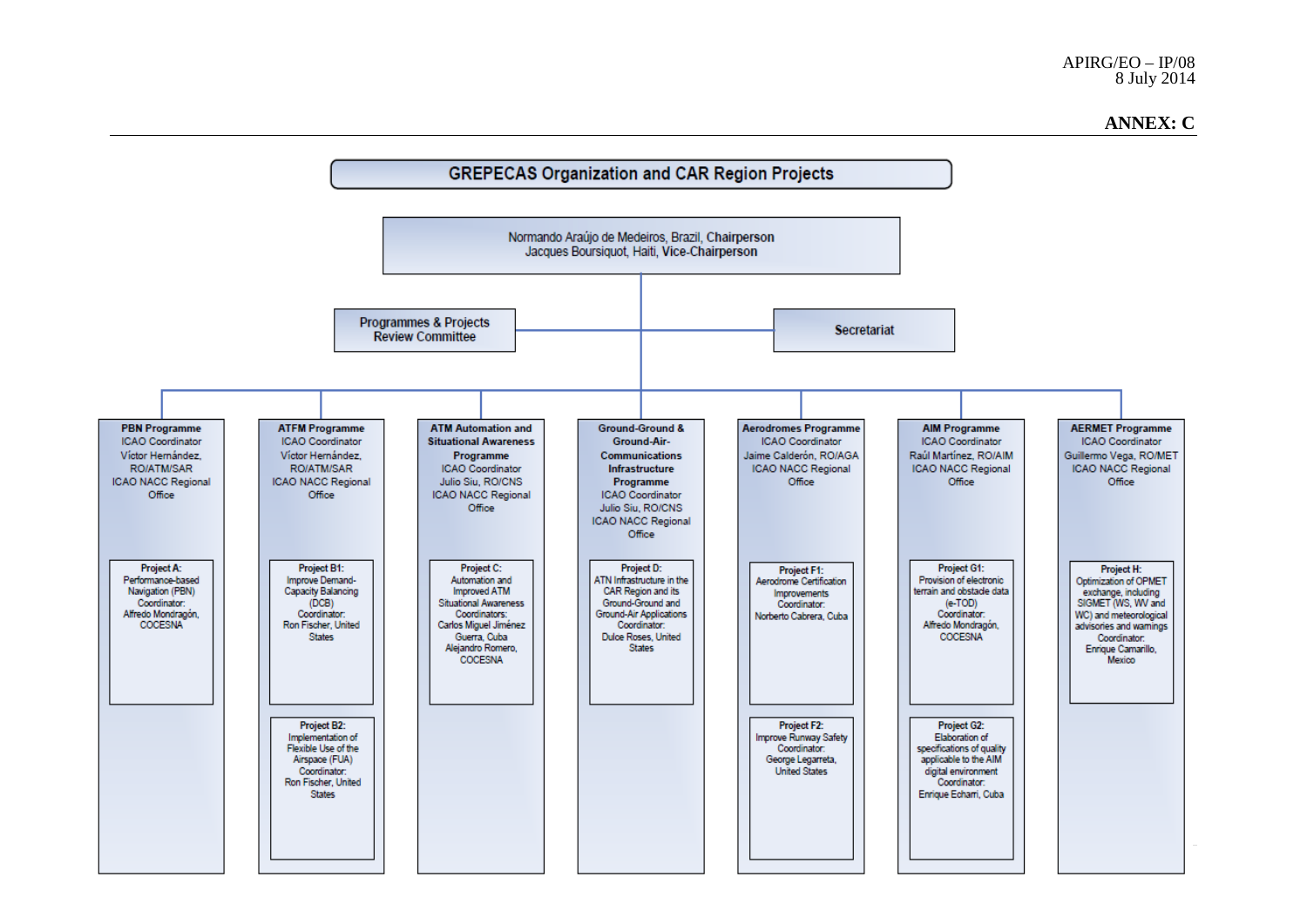#### **ANNEX: D**

PPRC/2 Appendix A to Report on Agenda Item 4 4A-1

#### **APPENDIX A**

#### **PROPOSED REVISED GREPECAS PROGRAMMES AND PROJECTS REVIEW COMMITTEE**

#### **TERMS OF REFERENCE AND WORK PROGRAMME**

#### **1. Introduction**

PPRC activities are performed by high-level member State representatives on behalf of all GREPECAS member States. The representatives selected to the PPRC shall focus their activities on the review of GREPECAS programmes and projects with regard to objectives, implementation progress, challenges encountered results achieved and not duplicate the work performed by the technical experts. The PPRC will make recommendations for approval by GREPECAS on programme and project results, as well as the establishment, modification and termination of programmes and projects.

#### **2. Membership**

The PPRC comprises the GREPECAS Chairperson, Vice-Chairperson, Secretary and Co-Secretary, eight States of the CAR Region and eight States of the SAM Region identified by the Directors of Civil Aviation of the States. Other GREPECAS member States may participate in meetings if the agenda includes a topic of interest. The international organizations listed in the GREPECAS Procedural Handbook and affected States of other Regions may participate in meetings as Observers when relevant to the agenda.

#### 3. **The Terms of Reference of the Committee are:**

- a) coordinate and harmonize GREPECAS administrative matters and participate in its internal management and scheduling of events;
- b) review and approve the planning, progress and execution of programmes and projects to ensure their alignment with the GREPECAS terms of reference, ICAO strategic objectives, business plan and global air navigation plan; and
- c) follow-up on high-risk safety deficiencies and take action to promote their resolution.

#### 4. **In order to comply with its Terms of Reference the Committee shall:**

- a) review and propose amendments to the GREPECAS Procedural Handbook;
- b) review the GREPECAS work methodology and propose specific actions to improve its performance;

The PPRC Member States for the CAR Region are, Cuba, Dominican Republic, Haiti, Honduras (in representation of Central America in the rotation scheme and as selected by the COCESNA Executive Committee), Jamaica, Mexico, Trinidad and Tobago and United States selected by Conclusion 4/1 of the Fourth Meeting of Directors of Civil Aviation of North America, Central America and the Caribbean (NACC/DCA/4) held in San Pedro Sula, Honduras, from 20 to 24 June 2011. The PPRC Member States of the SAM Region are Argentina, Bolivia, Brazil, Chile, Colombia, Panama, Paraguay and Venezuela as ratified at the Twelfth Meeting of Civil Aviation Authorities of the SAM Region (RAAC/12), held in Lima, Peru, from 3 to 6 October 2011 (ref. paragraph 2.3.5 of the Final Report).